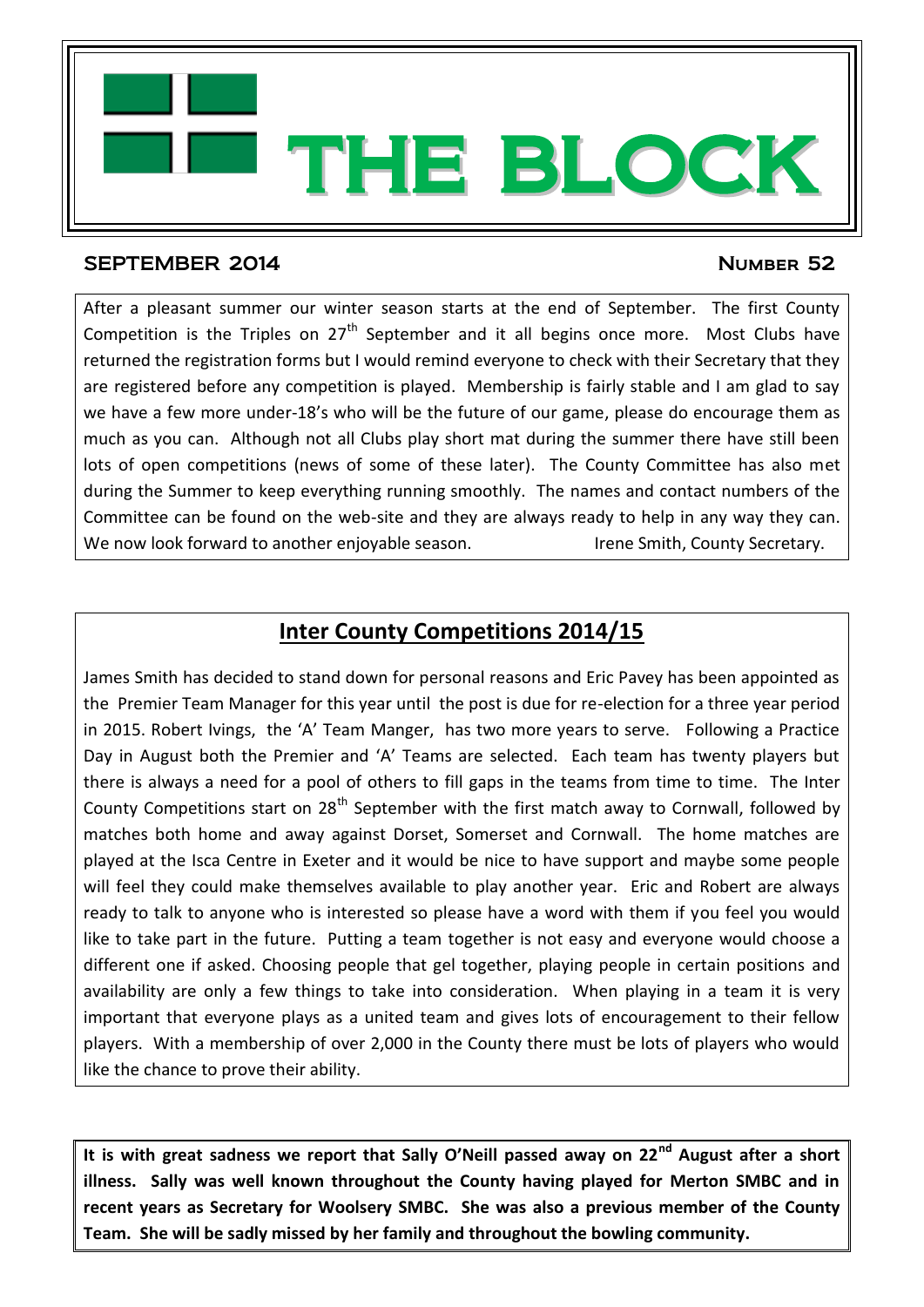- Back in March Sidbury SMBC had a social evening of target bowls to raise money for Sport Relief 2014, a very worthy cause. This included putting the two mats together, with three blocks, and tactically placing targets for which (if your bowl landed on the target) you gained points. It was great fun and good practice for drawing to the target. Thanks to all those who supported this event, and for the very grateful donations. We raised a total of £132, so thank you all very much. The same of the caroline Pavey caroline Pavey
- In April Exeter Nomads held their Annual Ladies Pairs Competition. This was won by Margaret Smith and Marie Toleman from Wonford SMBC.
- In May Nomads also held a Charity Tournament in aid of Multiple Sclerosis South West and raised £500 for this local organisation. This was won by Val Streat, Pam and Marie Toleman.
- On Sunday  $18<sup>th</sup>$  May, Eric Pavey and David Summers, accompanied by 'A' Team Manager Robert Ivings, took a 10 strong team of under-18's representing Devon to Comeytrowe Village Hall, Taunton to play a return fixture against Somerset. At the start of the event during the line up, all the Devon Under 18's were presented with a Devon County badge. The teams of two triples and a four played on fast mats. On the first session Devon had a clean sweep winning on all mats. After a break for tea and cake Somerset had a further player arrive, so to make up the numbers Steven Perris, one of the Devon parents stepped in, so thank you to him. After a change around in the teams Devon did not have this session all their own way, but did win over 4-2 so very well done to all of them. Both teams enjoyed the afternoon and hopefully they learned a little more about playing competitive bowls. A big thank you to Somerset for hosting the event and thanks to Christina and Alan George for their help in getting the communications going with the Somerset team. The next competition is a three-way affair between Devon, Somerset and Dorset on  $31<sup>st</sup>$  August at Bere Regis. It is hoped that some of the under 18's will take part in trials for the County A team in the summer. The state of the summer.
- $\bullet$  On Saturday 19<sup>th</sup> July an 18 strong team headed off to Wincanton to take part in the annual Blackmore Vale League President's Cup. This being the second time we have taken part. The competition comprises 5 leagues and they play each other in three disciplines, three wood pairs, triples and fours. In the first session East Devon were up against Mendip League on three mats. They had three wins and gained six points. Blackmore Vale were next and this time East Devon had 5 wins and 10 points. Against Yeovil there were 4 wins and 8 points. Final opponents were Taunton playing in two different halls. Only three wins would be enough to clinch victory. 5 wins out of six games were achieved. This made East Devon League the winners with 34 points against their nearest rivals Blackmore Vale, the current holders, who had 28 points. The standard of bowling was very high from everyone so this was a fantastic result for East Devon League. The example ric Pavey, Captain